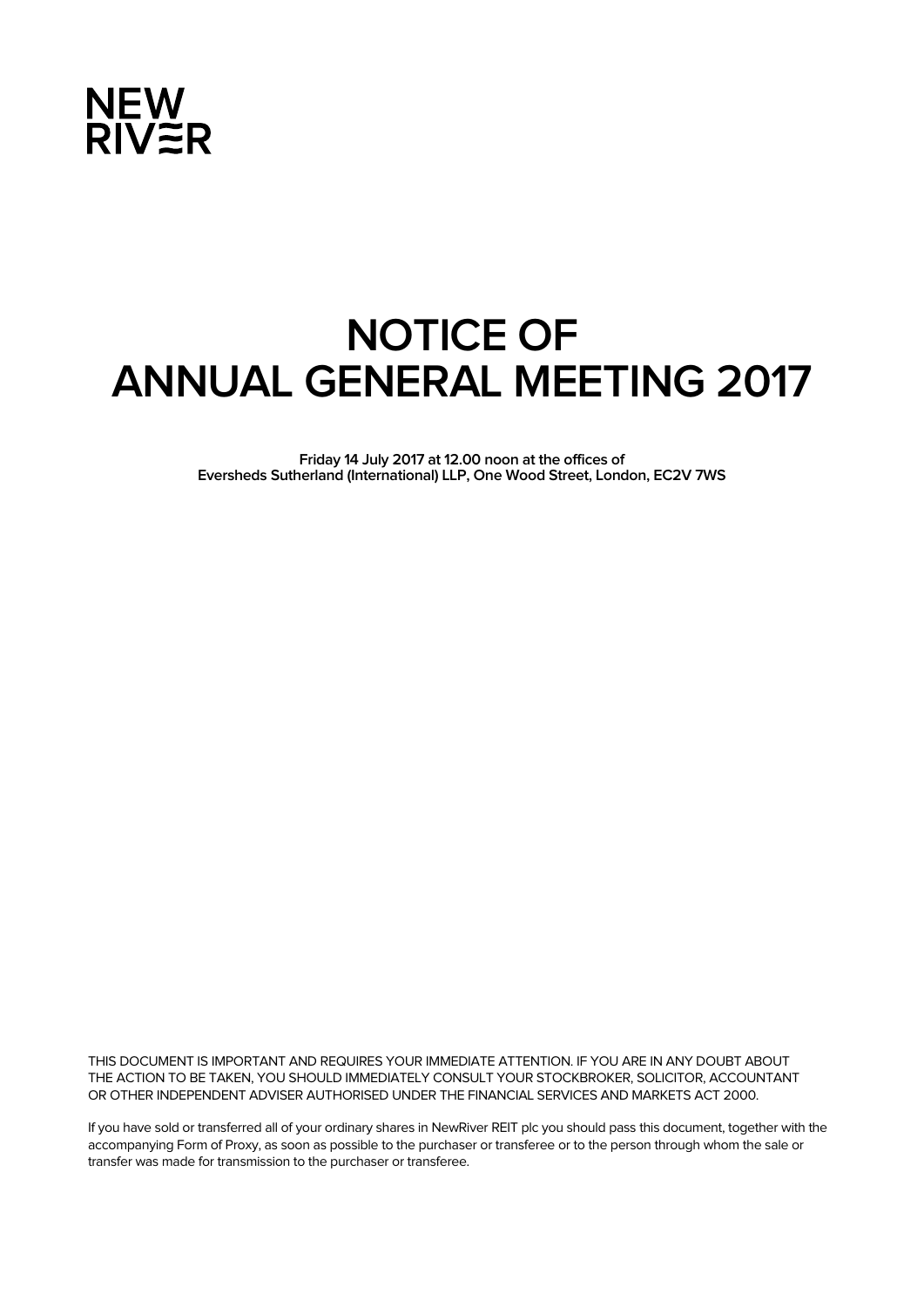# **NEW<br>RIV≋R**

# **NEWRIVER REIT PLC**

(a company incorporated in England & Wales with registered number 10221027)

Directors: Paul Roy (Chairman) David Lockhart Allan Lockhart Mark Davies Kay Chaldecott Alastair Miller

> Registered office: 37 Maddox Street London W1S 2PP 8 June 2017

# **Dear Shareholder,**

# **NOTICE OF ANNUAL GENERAL MEETING**

This document contains the Notice of the first Annual General Meeting ("AGM" or "Annual General Meeting") of NewRiver REIT plc (the "Company") and the resolutions to be proposed at the AGM (the "Resolutions"), which is to be held at the offices of Eversheds Sutherland (International) LLP, One Wood Street, London EC2V 7WS on 14 July 2017 at 12 noon. The Board will be available after the meeting to meet shareholders and answer questions. Enclosed with this document is a Form of Proxy for use in connection with the AGM.

# **Business at the Annual General Meeting**

Details of the items of business to be proposed at the Annual General Meeting are set out below.

#### **Ordinary business**

Resolution 1 – The Directors' Report, Auditor's Report and Financial Statements Resolution 1 relates to the Directors' Report and the Auditor's Report and the Financial Statements for the year ended 31 March 2017.

The Company is required to put an ordinary resolution to shareholders to consider and adopt the Report of the Directors, the Auditor's Report and the Financial Statements.

# Resolution 2 – Annual Remuneration Report

Resolution 2 is an ordinary resolution to approve the Annual Remuneration Report, other than the part containing the proposed Directors' Remuneration Policy on pages 81 to 91 contained within the Company's 2017 Annual Report, and states how the Company has remunerated its directors. Section 439 of the Companies Act 2006 requires UK-incorporated listed companies to put their Annual Remuneration Report to an advisory vote. As the vote is advisory, it does not affect the actual remuneration paid to any individual Director. The Annual Remuneration Report is set out in full on pages 78 to 101 of the 2017 Annual Report.

#### Resolutions 3 to 8 – Reappointment of Directors

Resolutions 3 to 8 deal with the re-election of the Directors. Chris Taylor stood down as a director on 9 April 2017. All current Directors of the Company are putting themselves forward for re-election, in line with the requirements of the UK Corporate Governance Code. An externally facilitated performance review of all Directors was carried out in early 2017. Following that, the Board considers that each Director continues to make a valuable contribution to the Board's deliberations and continues to demonstrate the requisite level of commitment. Biographies of each Director can be found on pages 64 to 65 of the Company's 2017 Annual Report.

#### Resolutions 9 & 10 – Appointment and Remuneration of Auditors

Deloitte LLP ("Deloitte") has expressed its willingness to continue as the Company's auditor. Resolution 9 proposes Deloitte's re-appointment and Resolution 10 authorises the Audit Committee to determine the corresponding remuneration.

#### **Special business**

#### Resolution 11 – Authorise and Agree the Directors' Remuneration

As a member of the FTSE250, the Company is obliged to put its forward-looking Directors' Remuneration Report to a binding vote every three years. This is the first year the Company has had to do this and, as part of its process when drafting the policy, the Company consulted with shareholders representing 63% of its share register and established that shareholders representing 57% of the Company's share register were in favour of the policy.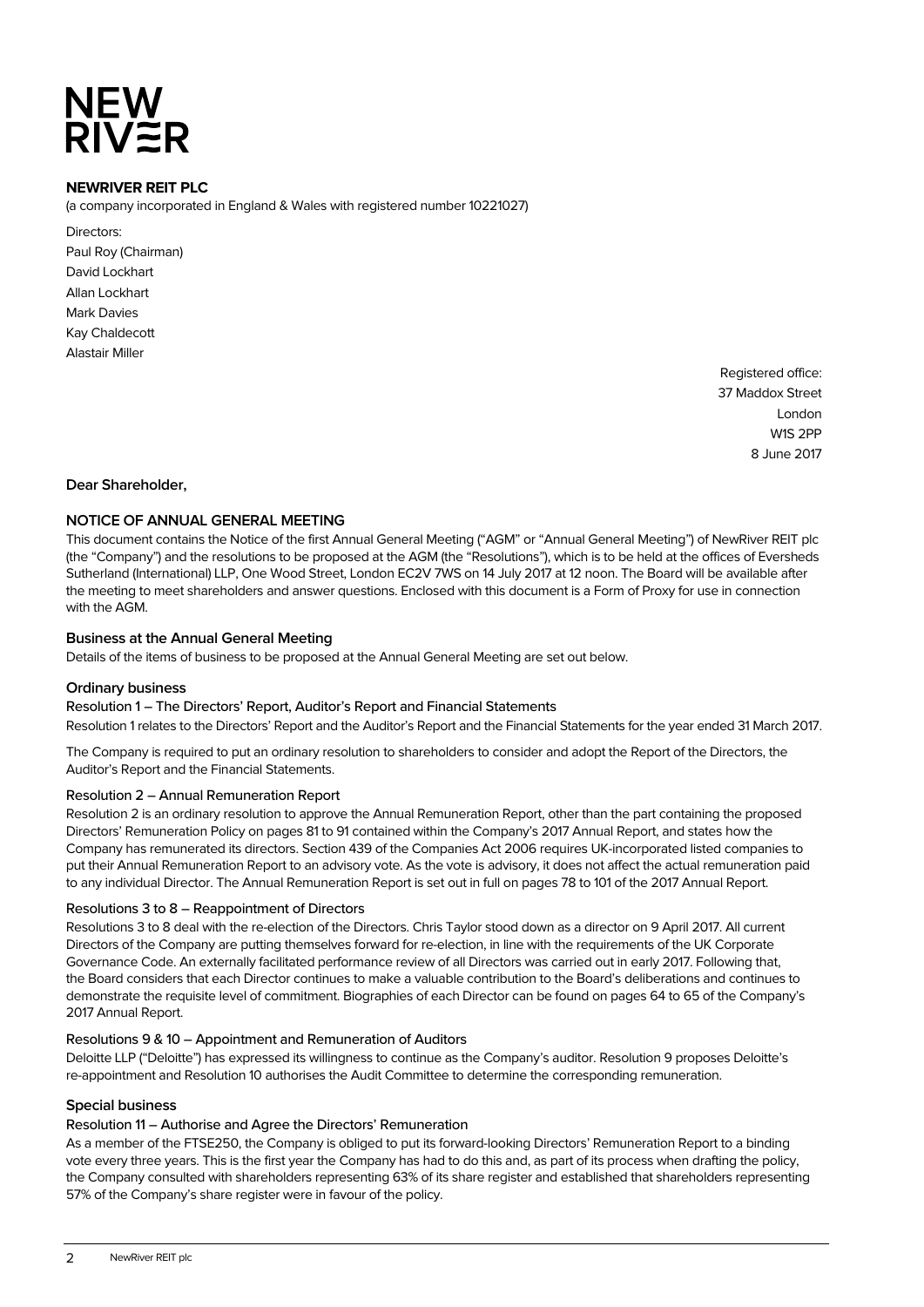# Resolution 12 – Authority to Allot Shares

This Resolution will be proposed as an ordinary resolution and it empowers the Directors for the purposes of section 551 of the Companies Act 2006 to allot new shares and grant rights to subscribe for, or convert other securities into, shares of the Company up to £779,916 in nominal amount, being one-third of the total issued share capital of the Company (excluding any shares held in treasury), as at 1 June 2017,(being the latest practicable date prior to the publication of this Notice). If the resolution is passed, the authority will expire on 14 October 2018 or at the end of the Company's Annual General Meeting in 2018, whichever is the earlier.

Under current UK institutional shareholder guidance, a UK listed company may seek authority to issue further shares up to two-thirds of its current issued share capital for a fully pre-emptive rights issue. While the Company has no present intention to issue further ordinary shares other than in connection with the Company's proposed scrip dividend scheme, the share option schemes operated by the Company and upon exercise of its warrants, the Directors believe that it should have the flexibility to issue the additional shares should the right circumstances present themselves to warrant such an issue.

#### Resolution 13 – Disapplication of statutory pre-emption rights

Resolution 13 will empower the Directors to allot shares of the Company and/or to sell shares held by the Company as treasury shares for cash as if section 561 of the Companies Act 2006 did not apply to any such allotment or sale:

- a) in connection with a rights issue or other pre-emptive offer to existing shareholders;
- b) otherwise than in connection with a rights issue or other fully pre-emptive offer to existing shareholders, up to a maximum nominal value of £116,987 representing 5% of the total issued share capital of the Company (excluding any shares held in treasury), as at 1 June 2017, (being the latest practicable date prior to the publication of this Notice).

If the resolution is passed, the authority will expire on 14 October 2018 or at the end of the Company's annual general meeting in 2018, whichever is the earlier.

The Company intends to adhere to the provisions in the Pre-Emption Group's Statement of Principles and not to allot shares for cash on a non pre-emptive basis pursuant to the authority in Resolution 13:

- a) in excess of an amount equal to 5% of the total issued ordinary share capital of the Company (excluding any shares held in treasury); or
- b) in excess of an amount equal to 7.5% of the total issued share capital of the Company (excluding any shares held in treasury) within a rolling three year period, without prior consultation with shareholders.

#### Resolution 14 – Disapplication of statutory pre-emption rights

Resolution 14 will empower the Directors, in addition to the authority to be granted pursuant to Resolution 13, to allot shares of the Company and/or to sell shares held by the Company as treasury shares for cash as if section 561 of the Companies Act 2006 did not apply to any such allotment or sale and is:

- a) limited to the allotment of equity securities or sale of treasury shares up to a maximum nominal value of £116,987; and
- b) to be used only for the purposes of financing (or refinancing, if the authority is to be used within six months after the original transaction) a transaction which the Directors determine to be an acquisition or other capital investment of a kind contemplated by the Statement of Principles on Disapplying Pre-Emption Rights most recently published by the Pre-Emption Group prior to the date of this Notice of Meeting.

The Directors confirm that they will only allot shares pursuant to this authority where the allotment is in conjunction with an acquisition or specified capital investment (as defined in the Pre-Emption Group's Statement of Principles) which is announced contemporaneously with the allotment or sale, or which has taken place in the preceding six months period and is disclosed in the announcement of the allotment or sale.

If the resolution is passed, the authority will expire on 14 October 2018 or at the end of the Company's Annual General Meeting in 2018, whichever is the earlier.

In line with the Investment Association's Share Capital Management Guidelines this authority to disapply the statutory pre-emption rights in respect of a share issue or sale of treasury shares connected with an acquisition or capital investment is being presented as separate resolution from Resolution 13.

#### Resolution 15 – To Authorise the Company to Repurchase its Own Shares

Under this Resolution, the Company will be given power to make purchases in the market of its own ordinary shares provided that (i) the maximum number of shares which may be purchased is up to 23,858,853 being approximately 10% of the total issued share capital in issue as at 1 June 2017, being the latest practicable date prior to this Notice of Meeting, (ii) the minimum price which may be paid for a share is one pence; and (iii) the maximum price which may be paid for a share is an amount equal to the higher of (a) 105% of the average of the mid-market quotations for a share for the five business days immediately preceding the date on which any share is purchased or (b) the higher of the price of the last independent trade and the highest current bid on the trading venue where the purchase is carried out. If the resolution is passed, the authority will expire on 14 October 2018 or at the end of the Company's annual general meeting in 2018, whichever is the earlier.

As at 31 May 2017 (being the latest practicable date prior to the publication of this Notice) there were options and deferred bonus shares outstanding in respect of 5,205,841 ordinary shares, in aggregate. In addition, there were warrants outstanding over 376,849 ordinary shares once converted.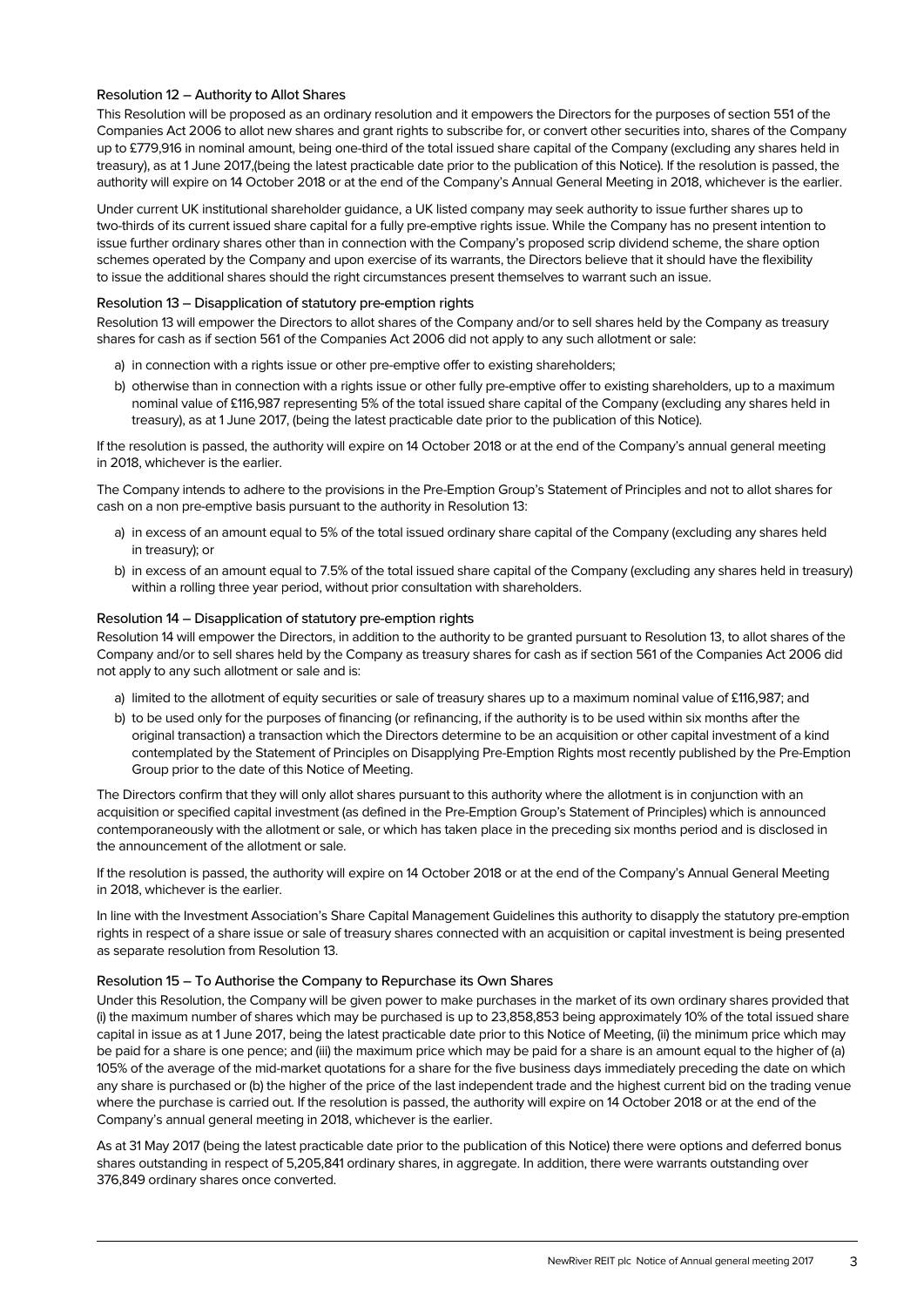# NOTICE OF ANNUAL GENERAL MEETING 2017

If the outstanding options, deferred bonus shares and warrants were exercised and converted, they would represent 2.46% of the 238,588,536 ordinary shares of the Company in issue as at 14 July 2017, the date of the AGM. If the buyback authority was exercised in full, that percentage would be 2.73% of the reduced share capital of 214,729,683 ordinary shares of the Company.

The Directors consider it desirable and in the Company's interests for shareholders to grant to the Company authority to exercise this power, within the limits set out above, to enable the Company to purchase its own shares. This authority would only be exercised, if and when conditions are favourable, with a view to enhancing the net asset value per share of the Company.

Any shares purchased would be held as treasury shares which may, at the discretion of the Directors, be resold for cash, transferred in connection with an employee share scheme, or cancelled. No dividends will be paid on, and no voting rights will be exercised in respect of, treasury shares.

#### Resolution 16 – Scrip Dividend Scheme

Under the Articles of Association of the Company, the Company may, with the prior authority of an ordinary resolution of the Company, offer shareholders of the Company who have elected to receive them paid up ordinary shares instead of cash in respect of all or part of a dividend or dividends of the Company. The Company has decided to introduce a scrip dividend scheme with effect from the second quarterly dividend payment to be declared and paid later in the year.

Under a scrip dividend scheme, shareholders who elect to do so will be able to receive ordinary shares in the Company in lieu of future cash dividends. The ordinary shares to be issued pursuant to the scrip dividend scheme will be valued at their middle market quotation as derived from the Daily Official List of the London Stock Exchange plc on the last practicable business day before the relevant election notice is sent to shareholders. In addition to the benefit for shareholders of allowing them to increase their shareholdings without incurring costs (such as stamp duty or dealing costs), a scrip dividend scheme will allow the Company to retain the proceeds which would otherwise be paid out as dividends.

Voting in favour of this resolution will not prevent you, should you so wish, from electing to receive your dividends in cash in any of the next three years in which a scrip dividend alternative is offered.

Further information in relation to the scrip dividend scheme is included within the Scrip Dividend Scheme Booklet enclosed.

In line with Investment Association guidelines, the authority contained in Resolution 16 is sought for three years.

#### Resolution 17 – Notice of general meeting

Under the Articles of Association of the Company, the Company may call a general meeting, which is not an Annual General Meeting, on 14 clear days' notice. Section 307A of the Companies Act 2006 in addition requires the Company to pass a special resolution on an annual basis in order to convene general meetings, other than the Company's annual general meeting, on 14 clear days' notice. The Directors believe that obtaining this authority is desirable and that it would give the Directors an additional degree of flexibility.

#### **Action to be taken**

You will find enclosed with this document a Form of Proxy for use at the Annual General Meeting. Whether or not you propose to attend the AGM in person, you are requested to complete and return the form in accordance with its instructions so that it arrives no later than 12.00 noon on 12 July 2017. The completion and return of a Form of Proxy will not preclude you from attending the AGM and voting in person if you wish to do so.

Alternatively, you may submit your vote electronically via the Company's registrar's website, www.capitashareportal.com.

#### **Documents for inspection**

Copies of the Directors' service contracts and letters of appointment will be available for inspection during normal business hours on any weekday from the date of this Notice until the conclusion of the AGM at the Company's registered office. These documents will also be available for inspection at the place of the AGM for at least 15 minutes prior to, and during, the AGM.

#### **Recommendation**

The Board considers that the Resolutions to be proposed at the AGM are in the best interests of shareholders as a whole and unanimously recommends that shareholders vote in favour of such Resolutions, as the Directors intend to do, or procure to be done, in respect of their own beneficial holdings.

Yours sincerely

Paul Roy Chairman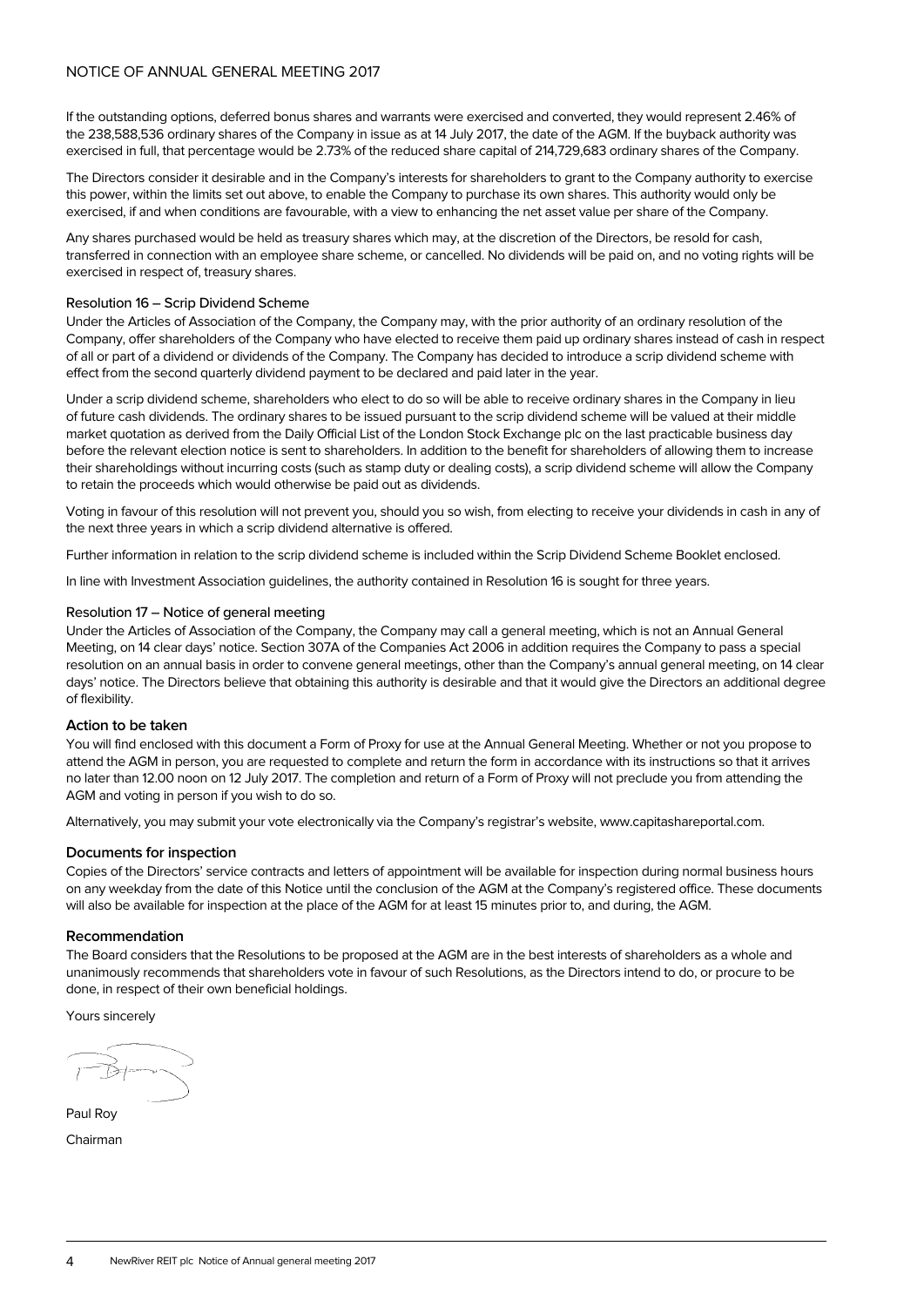# **NEWRIVER REIT PLC**

(a company incorporated in England & Wales with registered number 10221027)

NOTICE IS HEREBY GIVEN THAT the First Annual General Meeting of NewRiver REIT plc (the "Company") will be held at the offices of Eversheds Sutherland (International) LLP, One Wood Street, London, EC2V 7WS on 14 July 2017 at 12 noon for the purpose of considering and, if thought fit, passing the following resolutions:

## **Ordinary Business**

Each of resolutions 1 – 10 are to be passed as ordinary resolutions.

- 1. That the Directors' Report, Auditor's Report and financial statements for the year ended 31 March 2017 be received and approved.
- 2. That the Directors' Remuneration Report, other than the part containing the Directors' remuneration policy, contained within the Company's 2017 Annual Report on pages 81 to 91 be received and approved.
- 3. That Paul Roy, being eligible and offering himself for re-election, be re-elected as a Director of the Company.
- 4. That David Lockhart, being eligible and offering himself for re-election, be re-elected as a Director of the Company.
- 5. That Allan Lockhart, being eligible and offering himself for re-election, be re-elected as a Director of the Company.
- 6. That Mark Davies, being eligible and offering himself for re-election, be re-elected as a Director of the Company.
- 7. That Kay Chaldecott, being eligible and offering herself for re-election, be re-elected as a Director of the Company.
- 8. That Alastair Miller, being eligible and offering himself for re-election, be re-elected as a Director of the Company.
- 9. That Deloitte LLP of Regency Court, Glategny Esplanade, St Peter Port, Guernsey be reappointed as auditors of the Company.
- 10.That the Audit Committee be and is hereby authorised to fix the remuneration of the auditor.

#### **Special Business**

To consider and, if thought appropriate, pass the following resolutions:

#### As an ordinary resolution:

11. That the proposed Directors' remuneration policy, as set out on pages 81 to 91 of the Directors' Remuneration Report contained within the Company's 2017 Annual Report be received and approved, such Directors' remuneration policy to become binding immediately after the end of the Annual General Meeting on 14 July 2017.

#### As an ordinary resolution:

- 12.That the Directors be and are hereby generally and unconditionally authorised in accordance with section 551 of the Companies Act 2006 to exercise all the powers of the Company to allot shares in the Company and to grant rights to subscribe for, or to convert any security into, shares in the Company ("Rights"):
	- a) up to an aggregate nominal amount of £779,916; and
	- b) up to an additional aggregate nominal amount of  $£779,916$  provided that (a) they are equity securities (within the meaning of section 560(1) of the Companies Act 2006) and (b) they are offered by way of a rights issue to holders of ordinary shares on the register of shareholders at such record date as the Directors' may determine where the equity securities respectively attributable to the interests of the ordinary shareholders are proportionate (as nearly as may be practicable) to the respective numbers of ordinary shares held or deemed to be held by them on any such record date and to other holders of equity securities entitled to participate therein (if any), subject to such exclusions or other arrangements as the Directors' may deem necessary or expedient to deal with treasury shares, fractional entitlements or legal or practical problems arising under the laws of any overseas territory or the requirements of any regulatory body or stock exchange or by virtue of shares being represented by depositary receipts or any other matter,

provided that this authority shall expire at the conclusion of the next Annual General Meeting of the Company, or, if earlier, on 14 October 2018 save that the Company shall be entitled to make offers or agreements before the expiry of such authority which would or might require shares to be allotted or Rights to be granted after such expiry and the Directors shall be entitled to allot shares and grant Rights pursuant to any such offer or agreement as if this authority had not expired; and all unexercised authorities previously granted to the Directors to allot shares and grant Rights be and are hereby revoked.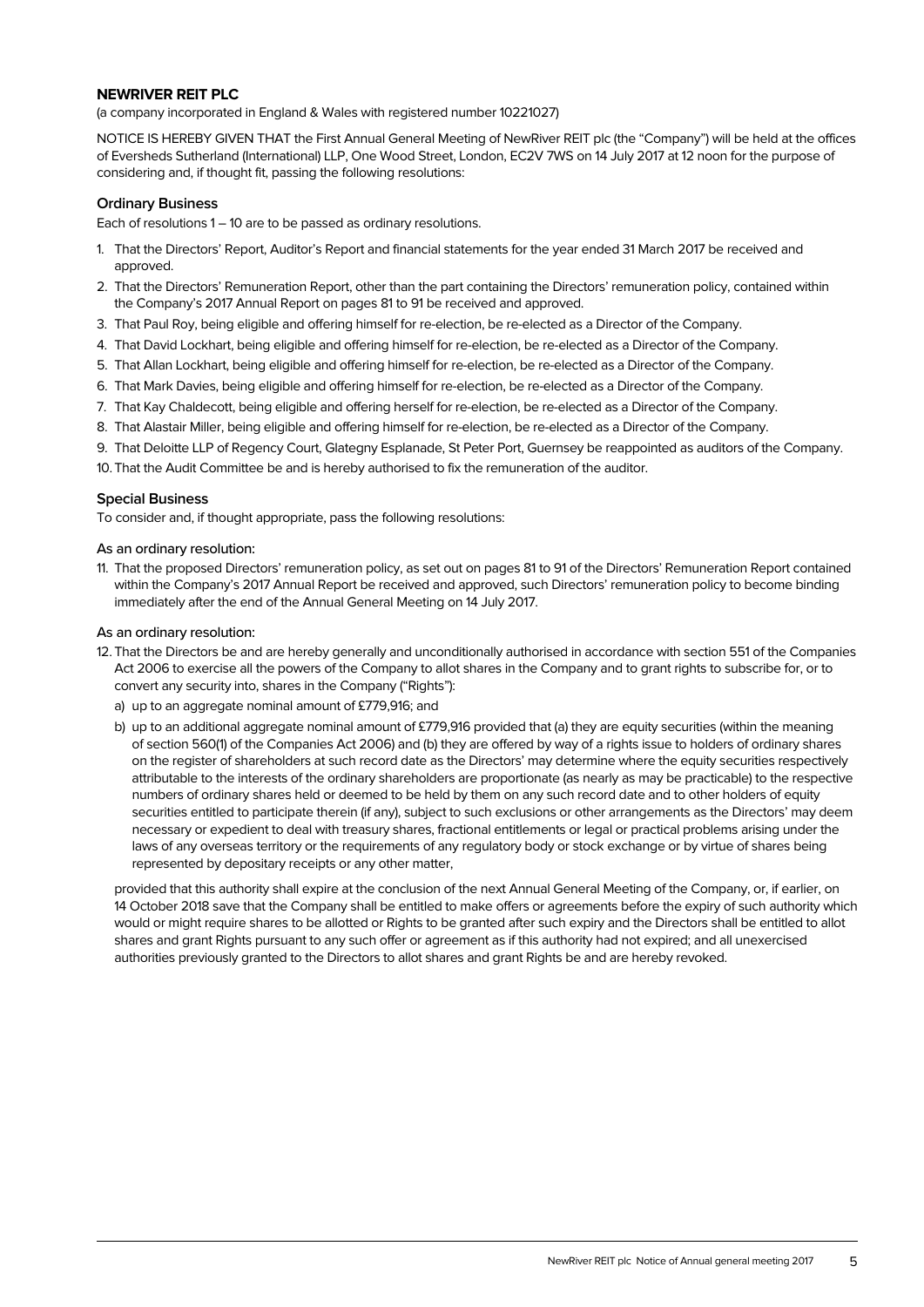# As a special resolution:

- 13. That, if Resolution 12 is passed and in addition to the powers contained therein, the Directors be and are hereby authorised pursuant to sections 570 and 573 of the Company Act 2006 to allot equity securities (within the meaning of section 560 of that Act) for cash and/or to sell ordinary shares held by the Company as treasury shares pursuant to the authority conferred by Resolution 12 as if section 561(1) of that Act did not apply to any such allotment or sale, such authority to be limited:
	- a) to allotments of equity securities, or sales of treasury shares, in connection with a rights issue, open offer, or other preemptive offer to existing ordinary shareholders (other than shareholders holding treasury shares) in proportion (as nearly as may be practicable) to their respective holdings and holders (excluding any holding of shares as treasury shares) of any other class of equity securities in existence with the right to participate in allotments of such class of equity securities, subject to such exclusions or other arrangements as the Directors' may deem necessary or expedient to deal with treasury shares, fractional entitlements or legal or practical problems arising under the laws of any overseas territory or the requirements of any regulatory body or stock exchange or by virtue of shares being represented by depositary receipts or any other matter; and
	- b) to the allotment of equity securities or the sale of treasury shares (otherwise than under paragraph (a)), up to a maximum nominal amount of £116,987,

such authority to expire at the of the next Annual General Meeting of the Company (or, if earlier, at the close of business on 14 October 2018) but, in each case, prior to its expiry the Company may make offers, and enter into agreements, which would, or might, require equity securities to be allotted (and treasury shares to be sold) after the authority expires and the Directors may allot equity securities (and sell treasury shares) under any such offer or agreement as if the authority had not expired.

#### As a special resolution:

- 14. That, if Resolution 12 is passed and in addition to the powers contained therein and in Resolution 13, the Directors be and are hereby authorised pursuant to sections 570 and 573 of the Company Act 2006 to allot equity securities (within the meaning of section 560 of that Act) and/or to sell ordinary shares held by the Company as treasury shares for cash under the authority given by Resolution 12 as if section 561(1) of that Act did not apply to any such allotment or sale, such authority to be:
	- a) limited to the allotment of equity securities or sale of treasury shares up to a maximum nominal amount of £116,987; and
	- b) used only for the purposes of financing (or refinancing, if the authority is to be used within six months after the original transaction) a transaction which the board of the Company determines to be an acquisition or other capital investment of a kind contemplated by the Statement of Principles on Disapplying Pre-Emption Rights most recently published by the Pre-Emption Group prior to the date of this notice,

such authority to expire at the of the next Annual General Meeting of the Company (or, if earlier, at the close of business on 14 October 2018) but, in each case, prior to its expiry the Company may make offers, and enter into agreements, which would, or might, require equity securities to be allotted (and treasury shares to be sold) after the authority expires and the Directors may allot equity securities (and sell treasury shares) under any such offer or agreement as if the authority had not expired.

#### As a special resolution:

- 15.That the Company be and is hereby unconditionally and generally authorised for the purpose of section 701 of the Companies Act 2006 to make market purchases (as defined in section 693 of that Act) of ordinary shares of one pence each in the capital of the Company provided that:
	- a) the maximum number of shares which may be purchased is 23,858,853;
	- b) the minimum price which may be paid for each share is one pence;
	- c) the maximum price which may be paid for a share is an amount equal to the higher of (1) 105 per cent of the average of the closing price of the Company's ordinary shares as derived from the London Stock Exchange Daily Official List for the five business days immediately preceding the day on which such share is contracted to be purchased or (2) the higher of the price of the last independent trade and the highest current bid on the trading venue where the purchase is carried out; and
	- d) this authority shall expire at the conclusion of the Annual General Meeting of the Company to be held in 2018 or, if earlier, on 14 October 2018 (except in relation to the purchase of shares the contract for which was concluded before the expiry of such authority and which might be executed wholly or partly after such expiry) unless such authority is renewed prior to such time.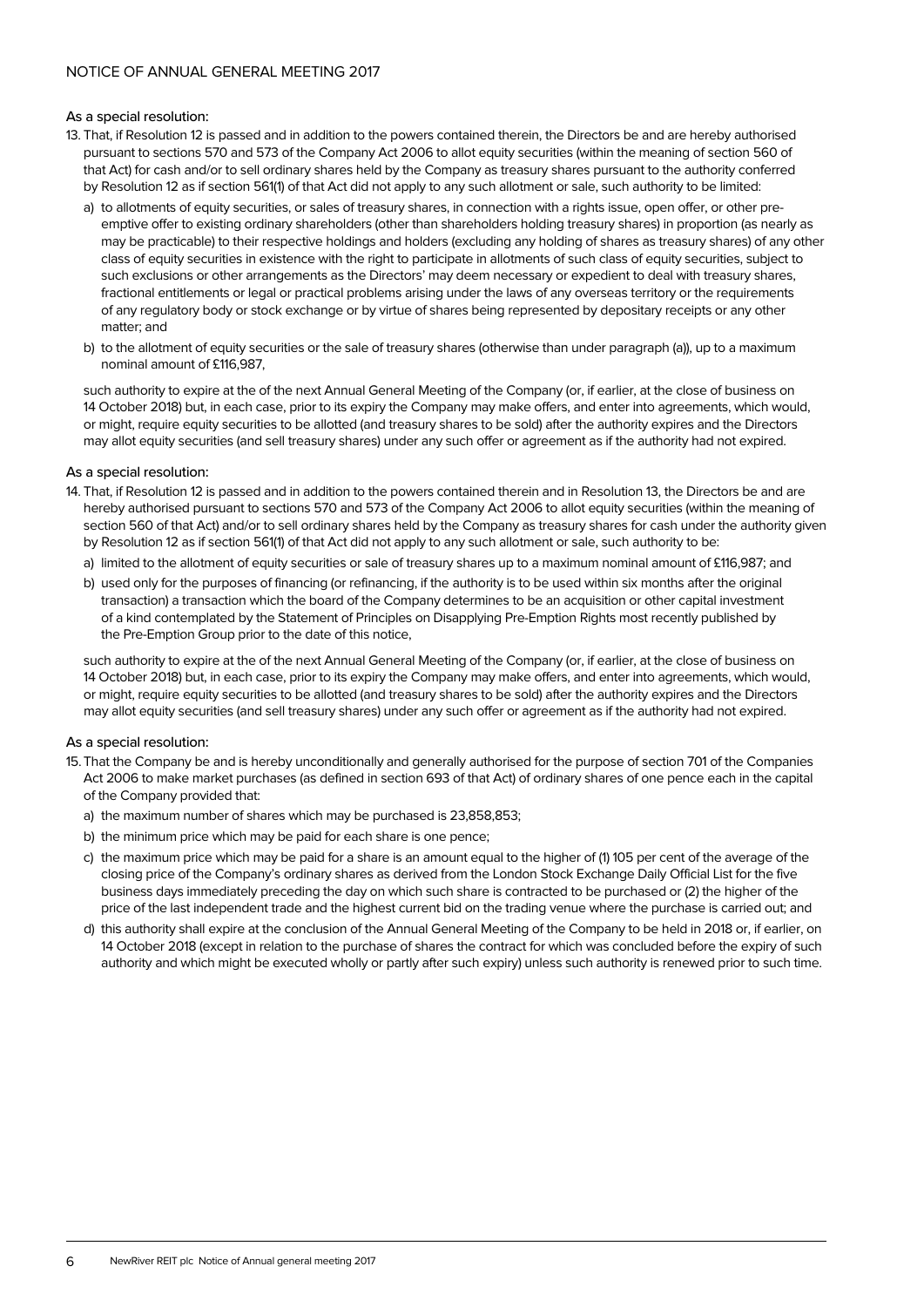#### As an ordinary resolution:

16.That, subject to the passing of Resolution 12 and in accordance with Article 156 of the Company's Articles of Association, the Directors' be and are hereby authorised, for the period of three years from the date of passing of this resolution, to offer to any holder of ordinary shares in the Company, the right to elect to receive ordinary shares credited as fully paid, instead of cash in respect of the whole (or part, to be determined by the Directors') of all or any dividend on such terms as the Directors' shall determine (subject to the terms provided in the Articles of Association of the Company) from time to time.

#### As a special resolution:

17. That a General Meeting other than an Annual General Meeting may be called on not less than 14 clear days' notice.

Dated: 8 June 2017 By order of the Board Matthew Jones Company Secretary NewRiver REIT plc, 37 Maddox Street, London, W1S 2PP

#### **Notes:**

- 1. Shareholders entitled to attend and vote at the meeting may appoint one or more proxies (who need not be shareholders) to exercise all or any of their rights to attend, speak and vote on their behalf.
- 2. More than one proxy may be appointed provided that each proxy is appointed to exercise rights attached to different shares.
- 3. To have the right to attend and vote at the meeting you must hold ordinary shares in the Company and your name must be entered on the share register of the Company in accordance with note 7 below.
- 4. The right to appoint a proxy does not apply to persons whose shares are held on their behalf by another person and who have been nominated to receive communications from the Company in accordance with section 146 of the Companies Act 2006 ("nominated persons"). Nominated persons may have a right under an agreement with the shareholder who holds the shares on their behalf to be appointed (or to have someone else appointed) as a proxy. Alternatively, if nominated persons do not have such a right, or do not wish to exercise it, they may have a right under such an agreement to give instructions to the person holding the shares as to the exercise of voting rights.
- 5. To be valid, Forms of Proxy (and the power of attorney or other authority, if any, under which it is signed or a notarially certified copy thereof) must be received by the Company's registrar, Capita Asset Services, PXS 1, 34 Beckenham Road, Beckenham BR3 4ZF as soon as possible and, in any event, so as to arrive no later than 12.00 noon on 12 July 2017. A Form of Proxy is enclosed with this notice. Completion and return of a Form of Proxy will not preclude shareholders from attending and voting at the meeting should they wish to do so.
- 6. Alternatively, shareholders may submit their votes electronically via the Company's registrar's website, www.capitashareportal.com.
- 7. The right of a shareholder to vote at the meeting will be determined by reference to the share register. To be entitled to attend, vote and speak at the AGM, shareholders must be registered in the share register of the Company at close of business on Wednesday, 12 July 2017 (or, in the event of any adjournment, on the date which is two days before the time of the adjourned meeting).
- 8. a) CREST members who wish to appoint a proxy or proxies by utilising the CREST electronic proxy appointment service may do so by utilising the procedures described in the CREST Manual on the Euroclear website (www.euroclear.com/CREST). CREST Personal Members or other CREST sponsored members, and those CREST members who have appointed a voting service provider(s), should refer to their CREST sponsor or voting service provider(s), who will be able to take the appropriate action on their behalf.
	- b) In order for a proxy appointment made by means of CREST to be valid, the appropriate CREST message (a 'CREST Proxy Instruction') must be properly authenticated in accordance with Euroclear UK & Ireland Limited specifications and must contain the information required for such instructions, as described in the CREST Manual. The message regardless of whether it constitutes the appointment of a proxy or an amendment to the instruction given to a previously appointed proxy must, in order to be valid, be transmitted so as to be received by the issuer's agent (ID: RA10) by the latest time(s) for receipt of proxy appointments specified in the notice of meeting. For this purpose, the time of receipt will be taken to be the time (as determined by the timestamp applied to the message by the CREST Applications Host) from which the issuer's agent is able to retrieve the message by enquiry to CREST in the manner prescribed by CREST. After this time any change of instructions to proxies appointed through CREST should be communicated to the appointee through other means.